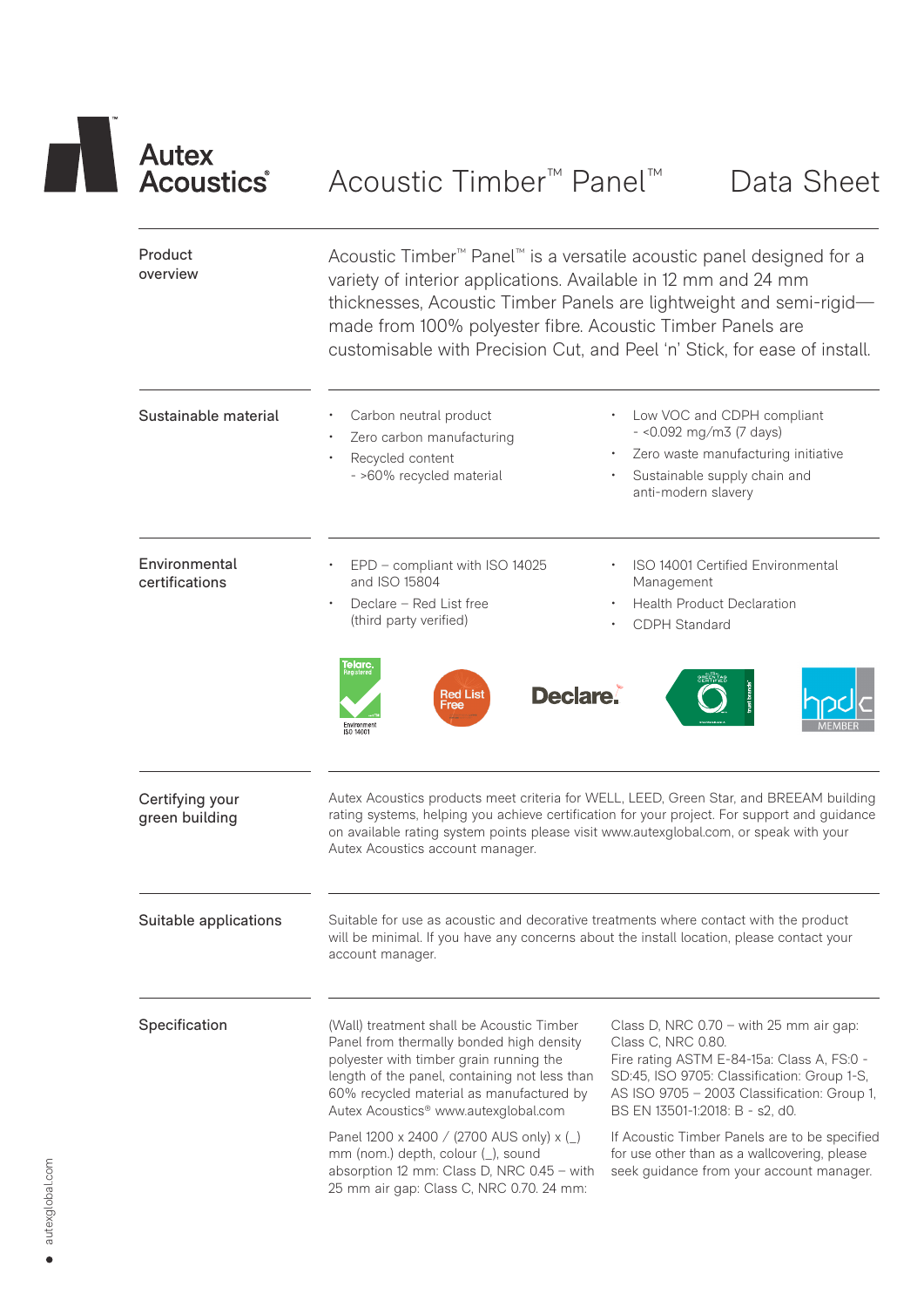

#### Product specifications

Product name Acoustic Timber Panel Composition 100% polyester fibre Panel dimensions 1200 mm x 2400 mm 1200 mm x 2700 mm (AUS only) **Tolerance**  $(+/- 0.5 \text{ mm}) \times (+/- 0.5 \text{ mm})$ Thickness 12 mm 24 mm Tolerance  $(+/- 6%) (+/- 6%)$ 

#### Thermal performance (Internally tested by Autex Lab)

Acoustic Timber Panel 12 mm R0.41 (@15°C) Acoustic Timber Panel 24 mm R0.82 (@15°C)

#### Installation

Install as per Autex Acoustics recommendations. Install instructions are included in each pack or available on the website. If Acoustic Timber Panels are to be specified for use other than as a wallcovering, please seek guidance from your account manager.

#### Product specifications

#### Fire ratings

ic Timber Panel is made from Cube™ which has been tested and evaluated using the following test methods.

#### ISO 9705: 1993

Classification: Group 1-S Smoke production rate: <5.0m2/s As required by NZBC C/VM2

#### AS ISO 9705 - 2003

Classification: Group 1 (SMOGRArc): <100m2/s2 Assessed using methodology AS ISO 9705 - 2003 in accordance with AS 5637.1:2015, as required by BCA Specification C1.10-4 FI 4974 FAR 4055

#### BS EN 13501-1:2018

Wall applications Classification: B-s2,d0 (Cube™ 12 mm) Tested using BS EN ISO 11925-2:2020 and BS EN 13823:2020 and classified in accordance with BS EN 13501-1:2018, as required by BS EN 15102:2007 + A1:2011. EUI-20-000268-A

Ceiling applications Classification: B-s2,d0 (Cube™ 12 mm) Tested using BS EN ISO 11925-2:2020 and BS EN 13823:2020 and classified in accordance with BS EN 13501-1:2018, as required by BS EN 13964:2014. EUI-20-000268-B

#### ASTM E-84-15a

Class A, FS:0 - SD:45 (Cube™ 1/2") RJ4479 Class A, FS:0 - SD:65 (Cube™ 1") RJ4479

#### Water vapour sorption

ASTM C1104 / C1104M-13a Test conditions: 49°C, 95%RH Water vapour absorbed and adsorped after 4 days: 0.4% by weight

#### Impact resistance

Print may show surface damage when subjected to impacts. We would advise against using Print in areas where there is likely to be contact with the product.

#### Microbial resistance

ASTM G21-15 Growth rating: 0 (No growth) Acoustic Timber Panel does not promote the growth of moulds and mildew.

#### Colour fastness to light

Acoustic Timber Panels are suitable for indoor use only. Light fastness is dependent on use and exposure. Acoustic Timber Panel has been evaluated to the following standard: ISO 105-B02:2014 Rating: 6 (Highest = 7)

#### Pattern repeat

Acoustic Timber Panels are made to replicate Timber grains and there is a variation from panel to panel to provide the natural look. there is no pattern repeat from panel to panel. Acoustic Timber Panels will be manufactured ready for butt joining along the vertical joins.

We recommend cutting through the face of the panel using a straight edge to ensure a straight cut. Where possible. please place the straight edge on the excess of the panel to reduce friction and rubbing on the part of the panel that is to be installed.

#### Fabric care

Avoid contact with the Acoustic Timber Panel surface. Where liquids and other contaminants come in contact with the panels, these should be gently removed immediately and not allowed to soak-in, dry, or set. Refer to the product Care and Maintenance for cleaning guidance. Consult a specialist cleaning company for cleaning if required.

#### Service

For further information about Acoustic Timber Panel or any other Autex Acoustics product, please contact your account manager or visit our website.

### Light reflectance values by colour

Acoustic Timber Panel is suitable for indoor use only. LRVs were measured in accordance with BS 8493:2008+A1:2010

| <b>Birch</b> | 58 |
|--------------|----|
| American Ash | 53 |
| Eucalyptus   | 46 |
| Hoop Pine    | 45 |
| Oak          | 37 |

| Tasmanian Oak       | 28 |
|---------------------|----|
| <b>Blue Gum</b>     | 18 |
| Tasmanian Blackwood | 17 |
| Queensland Walnut   | 15 |
| Jarrah              |    |
|                     |    |